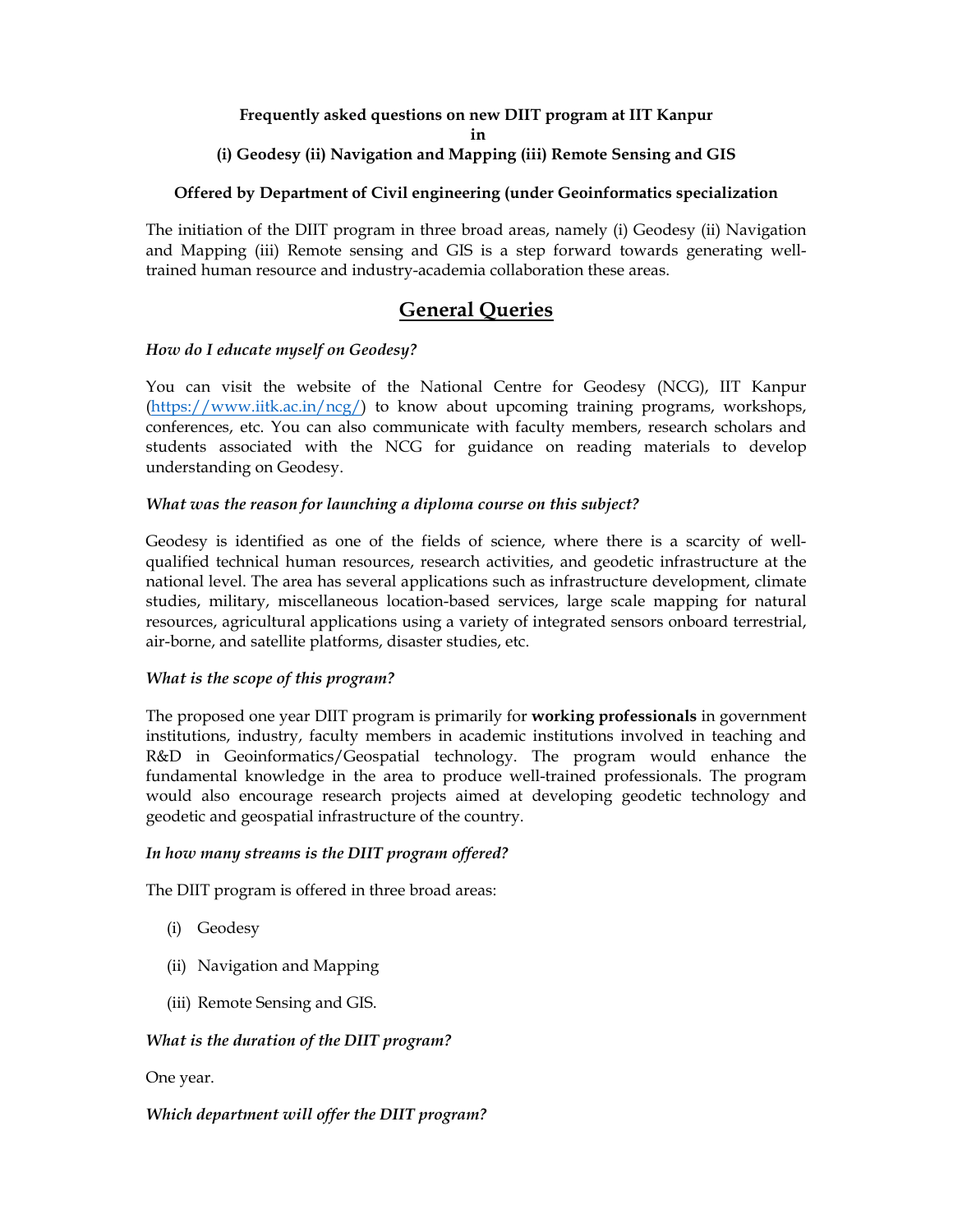The DIIT program will be offered by the Department of Civil Engineering, IIT Kanpur. The Geoinformatics specialization in Civil Engineering will be coordinating the program.

#### *Is DIIT in Geodesy a post graduate program?*

Yes, the program is a post graduate program, with an eligibility criterion of Bachelors or MSc in relevant disciplines.

#### *How is this program different from the MTech/MSR offered by the department?*

Unlike MTech/MSR programs (typically of two years), which require coursework and completion of *thesis* credits as mandatory requirements, this programme will be for one year with no thesis credit requirements. Instead, the candidate has to earn credits through courses and *project* work.

# **Admission and Eligibility**

#### *When will the next session start for the DIIT program?*

The new session of the DIIT program will start from July 2022.

#### *When will the admission process start?*

The admission process is likely to start in March-April 2022. Please visit the website of the Department of Civil Engineering, IIT Kanpur for regular updates.

#### *Where do I find information about application forms?*

Please keep a tab on the website of the Department of Civil Engineering, IIT Kanpur for updates on DIIT and other academic programmes offered by the department https://www.iitk.ac.in/ce/)

#### *What are the eligibility criteria for the program?*

DIIT program is primarily for *working professionals* in government institutions, industry, faculty members in academic institutions involved in teaching and R&D in Geoinformatics.

The eligibility criteria for the DIIT program are as follows:

1. Bachelor's in Civil Engineering, Computer Science and Engineering, Information Technology, Electrical Engineering, Electronics, Mining, Geoinformatics.

Or

2. MSc in Earth Science and related areas or Geography/Physics/Mathematics/ Environmental Sciences. Candidates with MSc degree must have Mathematics as one of the subjects at BSc level.

Admissions are offered once a year (for the semester starting in the month of July in that year). Shortlisted candidates for D.IIT programme will be called for interview and may in addition be asked to take a written test, likely to be organized in May.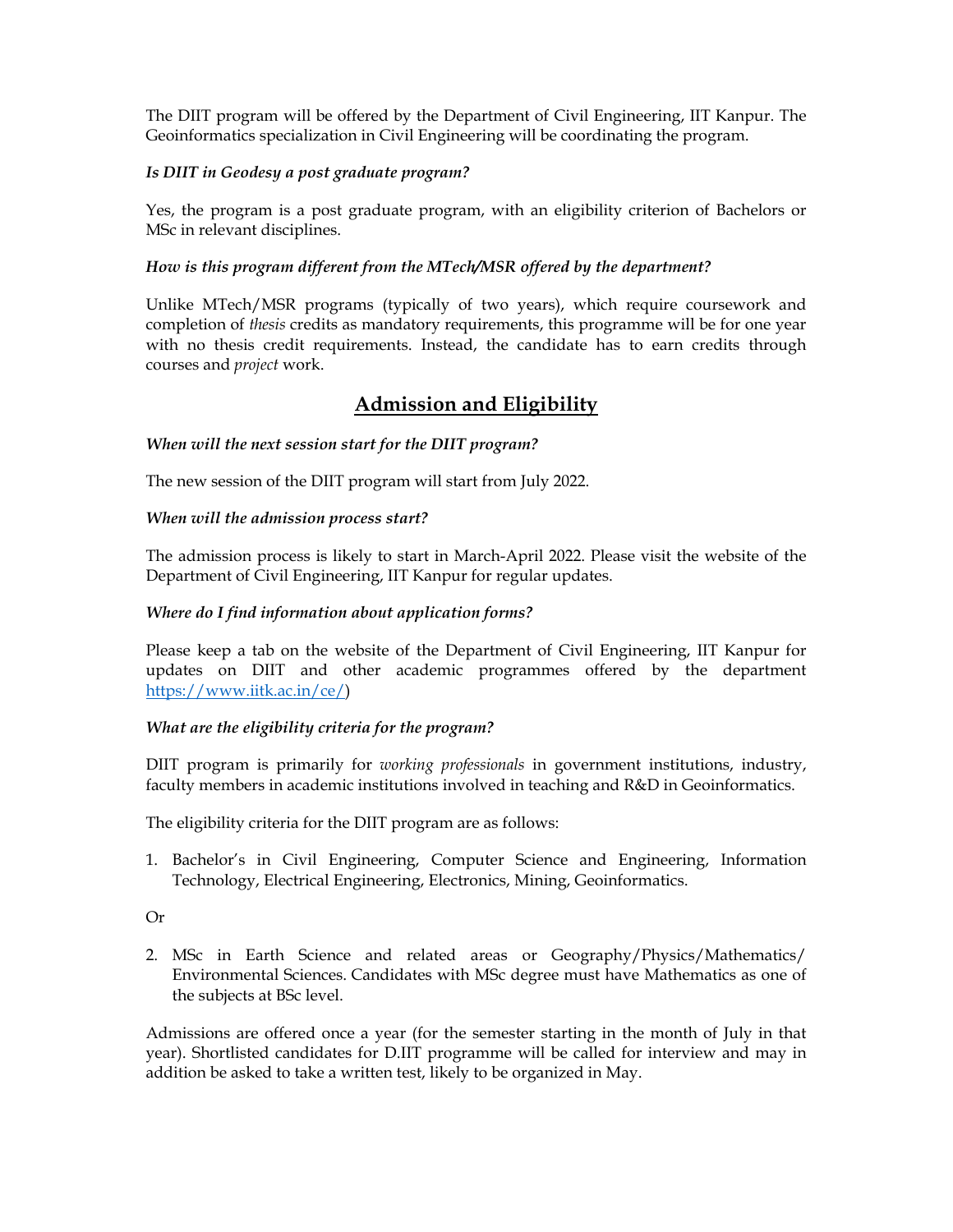The applicant must have a bachelor's degree in engineering or a master's degree in science with marks/CPI not below 55% marks (or Cumulative Performance Index (CPI) of 5.5 on a 10-point scale) or minimum pass marks (or CPI) whichever is greater. Candidates belonging to the Scheduled Castes/Scheduled Tribes who have a bachelor's degree in engineering or a master's degree in science are eligible to apply irrespective of the marks/CPI.

### *Is GATE qualification required for the program?*

No. the requirement of clearing the GATE exam is waived off for working professionals. However, they will be required to submit necessary documents from their employers (see https://www.iitk.ac.in/doaa/data/pgmanual-02Sep2015.pdf for detail).

#### *What will be selection procedure for the admission to DIIT program*

Shortlisted candidates for DIIT programme will be called for interview and may in addition be asked to take a written test.

#### *Is there any prerequisite for the program?*

It is desirable that applicants should have studied mathematics at the university level, since most of the courses would require good mathematical understanding.

#### *Is computer programming necessary for the program?*

Programming is an essential part of the course work and project work. Proficiency in one or more programming languages is desirable.

#### *Can someone who is not a working professional (say, a recent graduate) apply for this program?*

The DIIT program is primarily for working professionals. However, limited number of seats may be offered to other candidates satisfying specified eligibility criteria.

#### *For working professionals selected for the program, what documents are required during admission?*

Other than the record of academic performance and personal information, the selected candidates will be required to provide a letter from the employer that they have been serving the institution for at least one year and will be granted leave to attend the DIIT programme.

# **Fees and Financial Assistance**

#### *Is financial assistantship available for the program?*

For the DIIT program in *Geodesy*, financial assistance of Rs. 12,000 per month will be provided for one year for 12 candidates from the National Centre for Geodesy (NCG) at IIT Kanpur (https://www.iitk.ac.in/ncg/).

For the programs in *Navigation and Mapping* and *Remote Sensing and GIS*, all seats are for sponsored candidates.